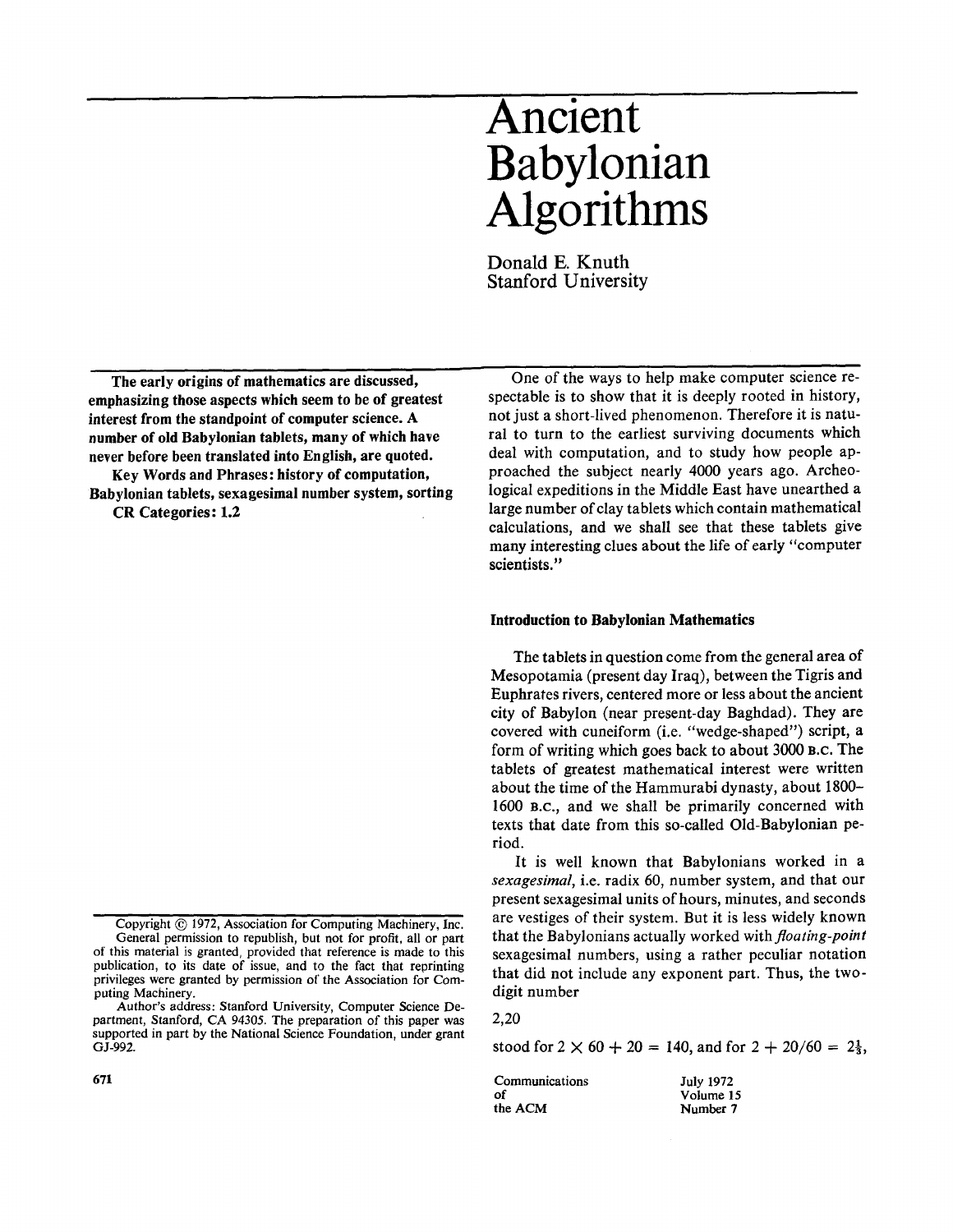and for  $2/60 + 20/3600$ , and in general for  $140 \times 60^{n}$ , where  $n$  is any integer.

At first sight this manner of representing numbers may look very awkward, but in fact it has significant advantages when multiplication and division are involved. We use the same principle when we do calculations by slide rule, performing the multiplications and divisions without regard to the decimal point location and then supplying the appropriate power of 10 later. A Babylonian mathematician computing with numbers that were meaningful to him could easily keep the appropriate power of 60 in mind, since it is not difficult to estimate the range of a value within a factor of 60. A few instances have been found where addition was performed incorrectly because the radix points were improperly aligned [7, p. 28], but such examples are surprisingly rare.

As an indication of the utility of this floating-point notation, consider the following table of *reciprocals:* 

|     | 2 30     |            | $16 \quad 3,45$ | 45      | 1,20          |
|-----|----------|------------|-----------------|---------|---------------|
| 3   | 20       |            | 18, 3, 20       | 48      | 1,15          |
| 4   | 15       | 20         | 3               | 50      | 1,12          |
|     | 5 12     |            | 24 2.30         | 54      | 1,6,40        |
|     | 6 10     |            | $25 \quad 2,24$ | 1       | 1             |
| 8   | 7,30     |            | 27, 2, 13, 20   | 1,4     | 56,15         |
|     | 9, 6, 40 | $30\quad2$ |                 | 1,12,50 |               |
| 10  | 6        |            | 32 1,52,30      | 1,15    | 48            |
| 125 |          |            | 36 1,40         | 1,20 45 |               |
| 15  | -4       | 40         | 1,30            |         | 1,21 44,26,40 |
|     |          |            |                 |         |               |

Dozens of tablets containing this information have been found, some of which go back as far as the *"Ur* III dynasty" of about 2250 B.c. There are also many multiplication tables which list the multiples of these numbers; for example, division by  $81 = 1,21$  is equivalent to multiplying by 44,26,40, and tables of 44,26,40  $\times$  k for  $1 \leq k \leq 20$  and  $k = 30,40,50$  were commonplace. Over two hundred examples of multiplication tables have been catalogued.

## **Babylonian "Programming"**

The Babylonian mathematicians were not limited simply to the processes of addition, subtraction, multiplication, and division; they were adept at solving many types of algebraic equations. But they did not have an algebraic notation that is quite as transparent as ours; they represented each formula by a step-by-step list of rules for its evaluation, i.e. by an algorithm for computing that formula. In effect, they worked with a "machine language" representation of formulas instead of a symbolic language.

The flavor of Babylonian mathematics can best be appreciated by studying several examples. The translations below attempt to render the words of the original texts as faithfully as possible into good English, without extensive editorial interpretation. Several remarks have been added in parentheses, to explain some of the things that were originally unstated on the tablets. All numbers are presented Babylonian-style, i.e. without exponents, so the reader is warned that he will have to supply an appropriate scale factor in his head; thus, it is necessary to remember that 1 might mean 60 and 15 might mean  $\frac{1}{4}$ .

The first example we shall discuss is excerpted from an Old-Babylonian tablet which was originally about  $5 \times 8 \times 1$  inches in size. Half of it now appears in the British Museum, about one-fourth appears in the Staatliche Museen, Berlin, and the other fourth has apparently been lost or destroyed over the years. The original text appears in [3, pp. 193-199; 4, Tables 7, 8, 39, 40; and 8, pp. 11-21].

A (rectangular) cistern.

- The height is 3,20, and a volume of 27,46,40 has been excavated.
- The length exceeds the width by 50. (The object is to find the length and the width.)

You should take the reciprocal of the height, 3,20, obtaining 18.

- Multiply this by the volume, 27,46,40, obtaining 8,20. (This is the length times the width; the problem has been reduced to finding x and y, given that  $x - y = 50$  and  $xy = 8,20$ . A standard procedure for solving such equations, which occurs repeatedly in Babylonian manuscripts, is now used.) Take half of 50 and square it, obtaining 10, 25.
- Add 8,20, and you get 8,30, 25. (Remember that the radix point position always needs to be supplied. In this case, 50 stands for  $5/6$  and  $8,20$  stands for  $8\frac{1}{3}$ , taking into account the sizes of typical cisterns!)
- The square root is 2,55.
- Make two copies of this, adding (25) to the one and subtracting from the other.
- You find that 3, 20 (namely  $3\frac{1}{3}$ ) is the length and 2, 30 (namely  $2\frac{1}{2}$ ) is the width.

This is the procedure.

The first step here is to divide 27,46,40 by 3,20; this is reduced to multiplication by the reciprocal. The multiplication was done by referring to tables, probably by manipulating stones or sand in some manner and then writing down the answer. The square root was also computed by referring to tables, since we know that many tables of  $n$  vs.  $n^2$  existed. Note that the rule for computing the values of x and y such that  $x - y = d$ and  $xy = p$  was to form

## $sqrt((d/2)^2 + p) \pm (d/2)$ .

The calculations described in Babylonian tablets are not merely the solutions to specific individual problems: they actually are general procedures for solving a whole class of problems. The numbers shown are merely included as an aid to exposition, in order to clarify the general method. This tact is clear because there are numerous instances where a particular case of the general method reduces to multiplying by 1; such a multiplication is explicitly carried out, in order to abide by the general rules. Note also the stereotyped ending, "This is the procedure," which is commonly found at the end of each section on a tablet. Thus the Babylonian procedures are genuine algorithms, and we can commend the Babylonians for developing a nice way to ex-

**672** Communications July 1972 **of** Volume 15 **the** ACM Number 7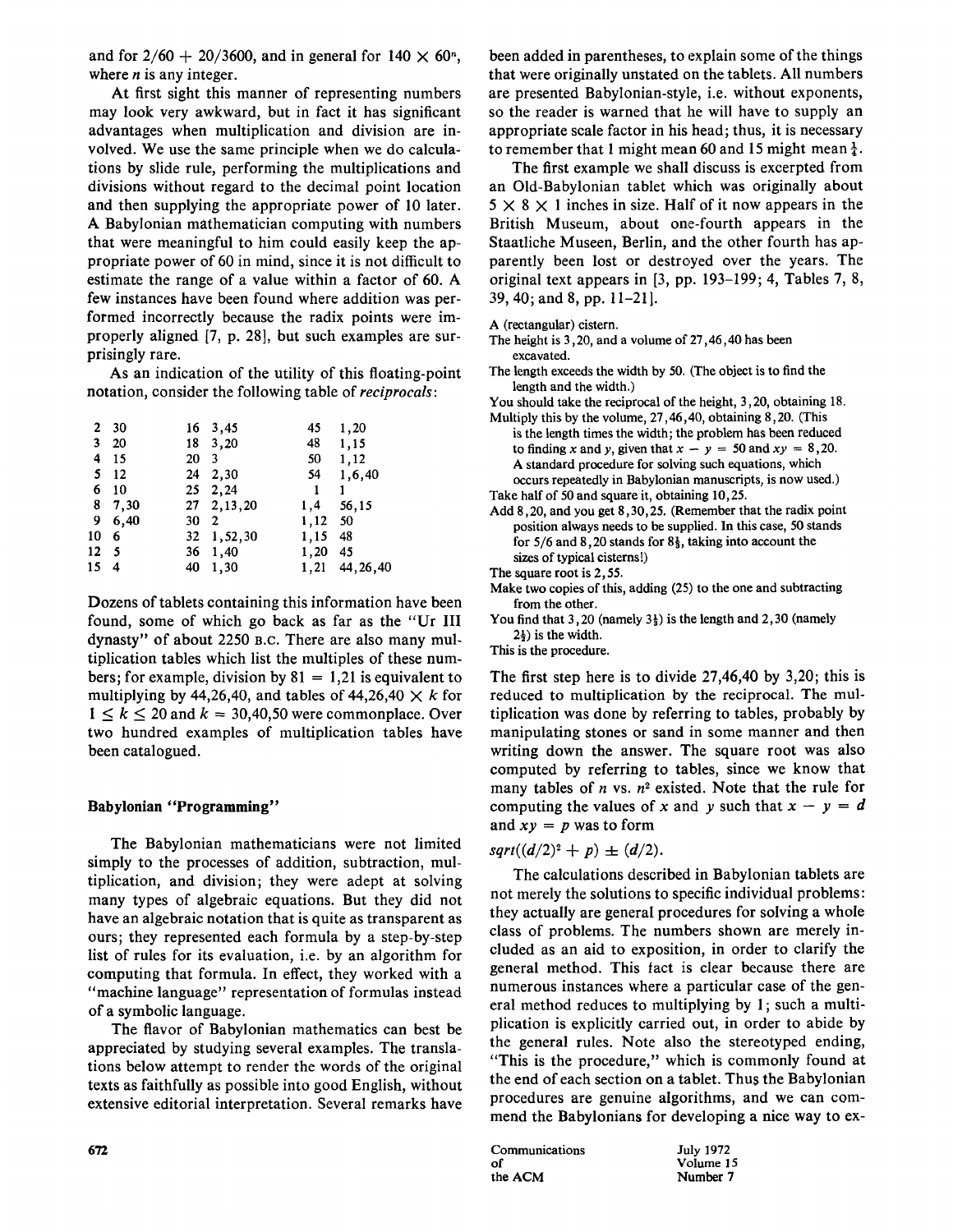plain an algorithm by example as the algorithm itself was being defined.

Here is another excerpt from the same tablet, this time involving only a linear equation:

#### A cistern.

The length (in cubits) equals the height (in gars, where  $1 \text{ gar} =$ 12 cubits).

A certain volume of dirt has been excavated.

- The cross-sectional area (in square cubits) plus this volume (in cubic cubits) comes to 1,10 (namely  $1\frac{1}{6}$ ).
- The length is 30 (namely  $\frac{1}{2}$  cubit). What is the width?
- You should multiply the length, 30, by 12, obtaining 6; this is the height (in cubits instead of gars).

Add 1 to 6, and you get 7.

The reciprocal of 7 does not exist; what will give 1,10 when multiplied by 7? 10 will.

(Hence 10, namely  $\frac{1}{6}$ , is the cross-sectional area in square cubits.) Take the reciprocal of 30, obtaining 2.

Multiply 10 by 2, obtaining the width, 20 (namely  $\frac{1}{3}$  cubit). This is the procedure.

Note the interesting way in which the Babylonians disregarded units, blithely adding area to volume; similar examples abound, showing that the *numerical* algebra was of primary importance to them, not the physical or geometrical significance of the problems. At the same time they used conventional units of measure (cubits, even "gars" and the understood relation between gars and cubits), in order to set the scale factors for the parameters. And they "applied" their results to practical things like cisterns, perhaps because this would make their work appear to be socially relevant.

In this problem it was necessary to divide by 7, but the reciprocal of 7 didn't appear on the tables because it has no finite reciprocal. (There is an infinite repeating expansion  $1/7 = 8,34,17,8,34,17,...$ , but we have no evidence that the Babylonians knew this.) In such cases where the reciprocal table was of no avail, the text always says, in effect, "What shall I multiply by a in order to obtain  $b$ ?" and then the answer is given. This wording indicates that a multiplication table is to be used backwards; for example, the calculation of  $11,40 \div 35 = 20$  [3, p. 329] could be read off from a multiplication table. For more difficult divisions, e.g.  $1,26,40 \div 43,20 = 15$  [3, p. 246; 5, p. 8], a slightly different wording was used, indicating perhaps that a special division procedure was employed in such cases. At any rate we know that the Babylonians were able to compute

 $7 \div 2,6; 28,20 \div 17; 10,12,45 \div 40,51;$ 

and so on. One Old-Babylonian table of reciprocals is known that gives reciprocals of irregular numbers to three sexagesimal places, but it is not extremely accurate [3, p. 16].

## **Further Examples**

We have noted that general algorithms were usually given, accompanied by a sample calculation. In rare instances such as the following text (again from the British Museum), the style is somewhat different [5, p. 19]:

The sum of length, width, and diagonal is 1,1 and 7 is the area. What are the corresponding length, width, and diagonal? The quantities are unknown. 1,10 times 1,10is 1,21,40. 7 times 2 is 14. Take 14 from 1,21,40 and 1,7,40 remains. 1,7,40 times 30 is 33,50. By what should 1,10 be multiplied to obtain 33,50? 1,10 times 29 is 33,50. 29 is the diagonal.

The sum of length, width, and diagonal is 12 and 12 is the area. What are the corresponding length, width, and diagonal? The quantities are unknown. 12 times 12 is 2,24. 12 times 2 is 24. Take 24 from 2,24 and 2 remains.

2 times 30 is 1.

By what should 12 by multiplied to obtain 17

12 times 5 is 1.

5 is the diagonal.

The sum of length, width, and diagonal is 1 and 5 is the area. Multiply length, width, and diagonal times length, width, and diagonal.

Multiply the area by 2.

Subtract the products and multiply what is left by one-half. By what should the sum of length, width, and diagonal be

multiplied to obtain this product?

The diagonal is the factor.

This text comes from the considerably later "Seleucid" period of Babylonian history (see below), which may account for the difference in style. It treats a problem based on the rather remarkable formula

$$
d = \frac{1}{2}((l + w + d)^2 - 2A)/(l + w + d),
$$

where

 $A = lw$  is the area of a rectangle,  $d = \sqrt{(l^2 + w^2)}$  is the length of its diagonals.

(There is ample evidence from other texts that the Old-Babylonian mathematicians knew the so-called Pythagorean theorem, over I000 years before the time of Pythagoras.) The first two sections quoted above work out the problem for the cases  $(l, w, d) = (20, 21, 29)$  and  $(3, 4, 5)$  respectively, but without calculating l and w; we know from other texts that the solution to  $x + y = a$ ,  $x^2 + y^2 = b$  was well known in ancient times. The description of the calculation in these two sections is unusually terse, not naming the quantities it is dealing with. On the other hand, the third section gives the *same*  procedure entirely *without* numbers. The reason for this may be the fact that the stated parameters 1 and 5 cannot possibly correspond to the length+width+diagonal and the area, respectively, of any rectangle, no matter what powers of 60 are attached! Viewed in this light, teachers of computer science will recognize that the above text reads very much like the solution to an examination in which an impossible problem has been posed. (Note also that the second section follows the

**673** Communications July 1972 of Volume 15<br>the ACM Number 7

Number 7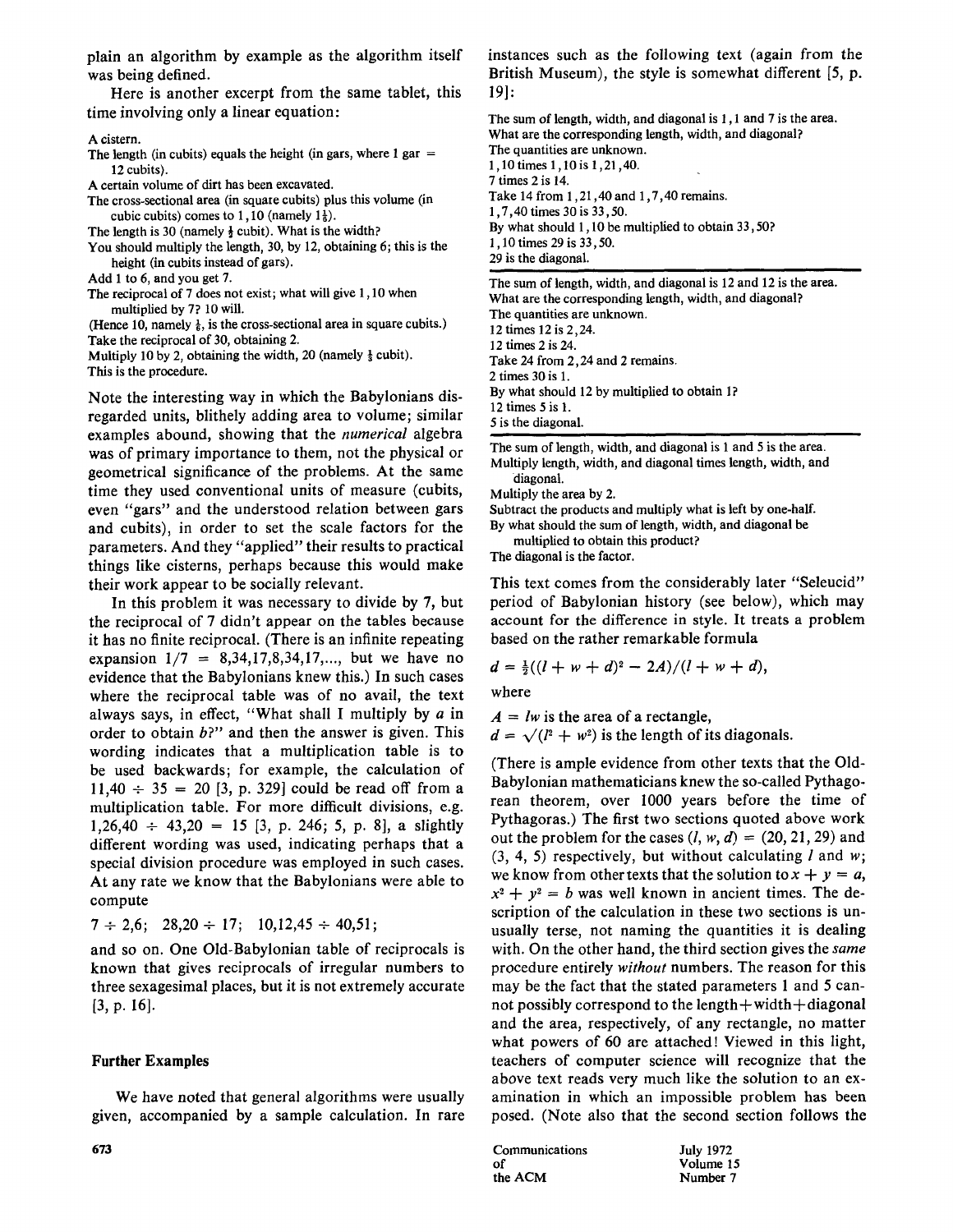general procedure, as stated in the third section, very faithfully when it comes to dividing 1 by 12, instead of using the reciprocal of 12.)

Instances of algorithms without accompanying numbers are very rare; here is another one, this time an Old-Babylonian text from the Louvre [4, p. 39; 8, p. 71]:

Length and width is to be equal to the area. You should proceed as follows. Make two copies of one parameter. Subtract 1. Form the reciprocal. Multiply by the parameter you copied. This gives the width,

In other words, if  $x + y = xy$ , it is possible to compute y by the procedure  $y = (x - 1)^{-1} x$ . The fact that no numbers are given made this passage particularly hard to decipher, and it was not properly understood for many years (see [9, pp. 73-74]); hence we can see the advantages of numerical examples.

The above procedure reads surprisingly like a program for a "stack machine" like the Burroughs B5500! Note that both in this example and in the very first one we discussed we are told to make two copies of some number; this indicates that actual numerical calculations generally destroyed the operands in the process of finding a result. Similarly we find in other texts the instruction to "Keep this number in your head" [6, pp. 50-51], a remarkable parallelism with today's notion that a computer stores numbers in its "memory." In another place we read, in essence, "Replace the sum of length and width by 30 times itself" [3, p. 114], an ancient version of the assignment statement " $x := x/2$ ".

#### **Conditionals and Iterations**

So far we have seen only "straight-line" calculations, without any branching or decision-making involved. In order to construct algorithms that are really nontrivial from a computer scientist's point of view, we need to have some operations that affect the flow of control.

But alas, there is very little evidence of this in the Babylonian texts. The only thing resembling a conditional branch is implicit in the operation of division, where the calculation proceeds a little differently if the reciprocal of the divisor does not appear in the table.

We don't find tests like "Go to step 4 if  $x < 0$ ", because the Babylonians didn't have negative numbers; we don't even find conditional tests like "Go to step 5 if  $x = 0$ ", because they didn't treat zero as a number either! Instead of having such tests, there would effectively be separate algorithms for the different cases. (For example, see [3, pp. 312-314] for a case in which one algorithm is step-by-step the same as another, but simplified since one of the parameters is zero.)

Nor are there many instances of iteration. The basic operations underlying the multiplication of high-precision sexagesimal numbers obviously involve iteration, and these operations were clearly understood by the Babylonian mathematicians; but the rules were apparently never written down. No examples showing intermediate steps in multiplication have been found.

The following interesting example dealing with compound interest, taken from the Berlin Museum collection, is one of the few examples of a "po  $I = 1$  TO N" in the Babylonian tablets that have been excavated so far [3, pp. 353-365; 4, Tables 32, 56, 57; 5, p. 59; 8, pp. 118-120]:

I invested 1 maneh of silver, at a rate of 12 shekels per maneh (per year, with interest apparently compounded every five years).

I received, as capital plus interest, 1 talent and 4 manehs.

(Here 1 maneh =  $60$  shekels, and 1 talent =  $60$  manehs.)

How many years did this take?

Let 1 be the initial capital.

Let 1 maneh earn 12 (shekels) interest in a  $6 (=360)$  day year.

- And let 1,4 be the capital plus interest.
- Compute 12, the interest, per 1 unit of initial capital, giving 12 as the interest rate.
- Multiply 12 by 5 years, giving 1.

Thus in five years the interest will equal the initial capital.

Add 1, the five-year interest, to 1, the initial capital, obtaining 2. Form the reciprocal of 2, obtaining 30.

Multiply 30 by 1,4, the sum of capital plus interest, obtaining 32.

Find the inverse of 2, obtaining 1. (The "inverse" here means the logarithm to base 2; in other problems it stands for the value of *n* such that a given value  $f(n)$  appears in some table.)

Form the reciprocal of 2, obtaining 30.

Multiply 30 by 30 (the latter 30 apparently stands for  $32 - 2$ , for otherwise the 32 would never be used and the rest of the calculation would make no sense), obtaining  $15$  (= total interest without initial capital if the investment had been cashed in five years earlier).

Add 1 to 15, obtaining 16.

- Find the inverse of 16, obtaining 4.
- Add the two inverses 4 and 1, obtaining 5.
- Multiply 5 by 5 years, obtaining 25.
- Add another 5 years, making 30.
- Thus, after the 30th year the initial capital and its interest will be 1,4.
- ... (Here about 4 lines of the text have broken off. Apparently there is now a question of checking the previous answer.) **•..** giving 12 as the interest rate.
- Multiply 12 by 5 years, giving 1.
- Thus in five years the interest will equal the initial capital.
- Add 1, the five-year interest, to 1, the initial capital, obtaining 2, the capital and its interest after the fifth year.
- Add 5 years to the 5 years, obtaining 10 years.

Double 2, the capital and its interest, obtaining 4, the capital and its interest after the tenth year.

Add 5 years to the 10 years, obtaining 15 years.

Double 4, the capital and its interest, obtaining 8, the capital and its interest after the fifteenth year.

- Add 5 years to the 15 years, obtaining 20 years.
- Double 8, obtaining 16, the capital and its interest after the twentieth year.
- Add 5 years to the 20 years, obtaining 25 years.
- Double 16, the capital and its interest, obtaining 32, the capital and its interest after the twenty-fifth year.

Add 5 years to the 25 years, obtaining 30 years.

Double 32, the capital and its interest, obtaining I, 4, the capital and its interest after the thirtieth year.

This long-winded and rather clumsy procedure reads almost like a macro expansion !

| 674 | Communications | July 1972 |
|-----|----------------|-----------|
|     | ОI             | Volume 15 |
|     | the ACM        | Number 7  |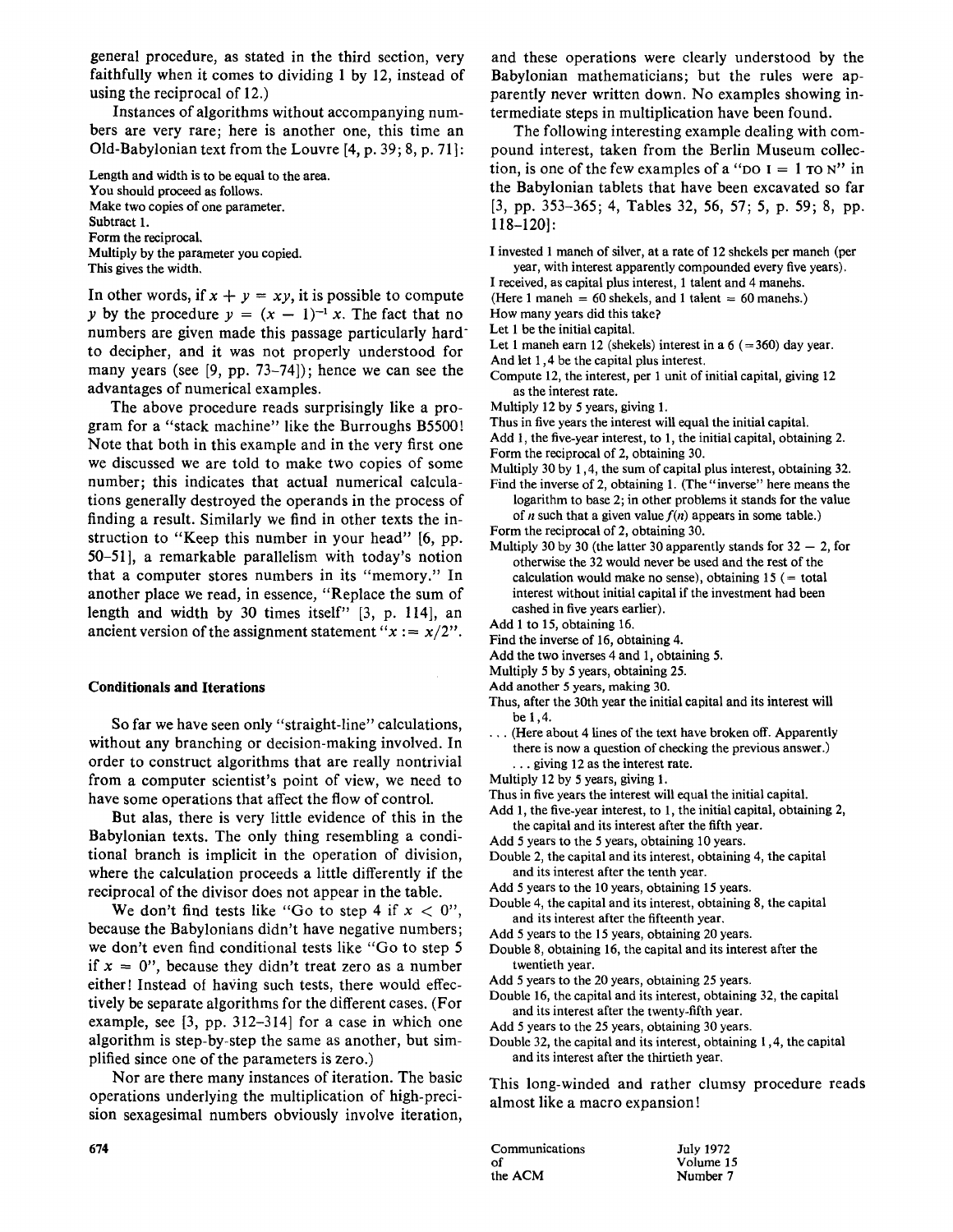A more sophisticated example involving compound interest appears in another section of the Louvre tablet quoted earlier. The same usurious rate of interest (20 percent per annum) occurs, but now compounded annually:

One kur (of grain) has been invested; after how many years will the interest be equal to the initial capital?

You should proceed as follows.

Compound the interest for four years.

The combined total (capital  $+$  interest) exceeds 2 kur.

What can the excess of this total over the capital plus interest for three years be multiplied by in order to give the four-year total minus 2?

2,33,20 (months).

From four years, subtract 2,33,20 (months), to obtain the desired number of full years and days.

Translated into decimal notation, the problem is to determine how long it would take to double an investment. Since

 $1.728 = 1.2<sup>3</sup> < 2 < 1.2<sup>4</sup> = 2.0736$ ,

the answer lies somewhere between three and four years. The growth is linear in any one year, so the answer is

$$
\frac{1.2^4 - 2}{1.2^4 - 1.2^3} \times 12 = 2 + \frac{33}{60} + \frac{20}{3600}
$$

months less than four years. This is exactly what was computed  $[5, p. 63]$ .

Note that here we have a problem with a nontrivial iteration, like a "WHILE" clause: The procedure is to form powers of  $1 + r$ , where r is the interest rate, until finding the first value of *n* such that  $(1 + r)^n \geq 2$ ; then calculate

$$
12((1 + r)n - 2)/((1 + r)n - (1 + r)n-1),
$$

and the answer is that the original investment will double in *n* years minus this many months.

This procedure suggests that the Babylonians were familiar with the idea of linear interpolation. Therefore the trigonometric tables in the famous "Plimpton tablet" [6, p. 38-41] were possibly used to obtain sines and cosines in a similar way.

### **The Seleueids**

Old-Babylonian mathematics has several other interesting aspects, but a more elaborate discussion is beyond the scope of this paper. Very few tablets have been found that were written after 1,600 B.c., until approximately 300 B.c. when Mesopotamia became part of the empire of Alexander the Great's successors, the "Seleucids." A great number of tablets from the Seleucid era have been found, mostly dealing with astronomy which was highly developed. A very few pure mathematical texts of this era have also been found; these tablets indicate that the Old-Babylonian mathematical tradition did not die out during the intervening centuries.

Indeed, some noticeable progress was made; for ex-

ample, a symbol for zero was now used within numbers, instead of the blank space that formerly appeared. The following excerpts from a text in the Louvre Museum [3, pp. 96-103; 8, p. 76] indicate some of the other advances:

From 1 to 10, sum the powers (literally the *"ladder")* of 2. The last term you add is 8,32. Subtract 1 from 8,32, obtaining 8,31. Add 8,31 to 8,32, obtaining the answer 17,3.

The squares from  $1 \times 1 = 1$  to  $10 \times 10 = 1,40$ ; what is their sum?

Multiply 1 by 20, namely by one-third, giving 20.

Multiply 10 by 40, namely by two thirds, giving 6,40. 6,40 plus 20 is 7.

Multiply 7 by 55 (which is the sum of 1 through 10), obtaining 6,25.

6,25 is the desired sum.

Here we have correct formulas for the sum of a geometric series

$$
\sum_{k=1}^n 2^k = 2^n + (2^n - 1)
$$

and for the sum of a quadratic series

$$
\sum_{k=1}^n k^2 = \left(\frac{1}{3} + \frac{2}{3}n\right) \sum_{k=1}^n k.
$$

These formulas have not been found in Old-Babylonian texts.

Moreover, this same Seleucid tablet shows an increased virtuosity in calculation; for example, the roots to complicated equations like

$$
xy = 1, \quad x + y = 2,0,0,33,20
$$

(solution:  $x = 1,0,45$  and  $y = 59,15,33,20$ ) are computed. Perhaps this problem was designed to demonstrate the use of the new zero symbol.

An extremely impressive example of the Seleucid era calculating ability appears in another Louvre Museum tablet [3, pp. 14-22]. It is a 6-place table of reciprocals, which begins thus:

By the power of Anu and Antum, whatever I have made with my hands, let it remain intact.

| Reciprocal 1      |                                              | is 1                                                    |
|-------------------|----------------------------------------------|---------------------------------------------------------|
|                   | Reciprocal 1, 0, 16, 53, 53, 20              | 59, 43, 10, 50, 52, 48                                  |
|                   | Reciprocal 1, 0, 40, 53, 20                  | 59, 19, 34, 13, 7, 30                                   |
| Reciprocal 1,0,45 |                                              | 59, 15, 33, 20                                          |
|                   | and so on, ending with                       |                                                         |
|                   | 2, 57, 8, 49, 12<br>Reciprocal 2, 57, 46, 40 | 20, 19, 19, 34, 45, 35, 48, 8, 53, 20<br>20,15          |
|                   | 2, 59, 21, 40, 48, 54                        | 20, 4, 16, 22, 28, 44, 14, 57, 40, 4,<br>56, 17, 46, 40 |

Reciprocal 3 is 20

First part; results for 1 and 2, incomplete.

Table of Nidintum-Anu, son of Inakibit-Anu, son of Kuzu, priests of Anu and Antum in Uruk. Author Inakibit-Anu.

**675** Communications July 1972 of Volume 15<br>the ACM Number 7

Number 7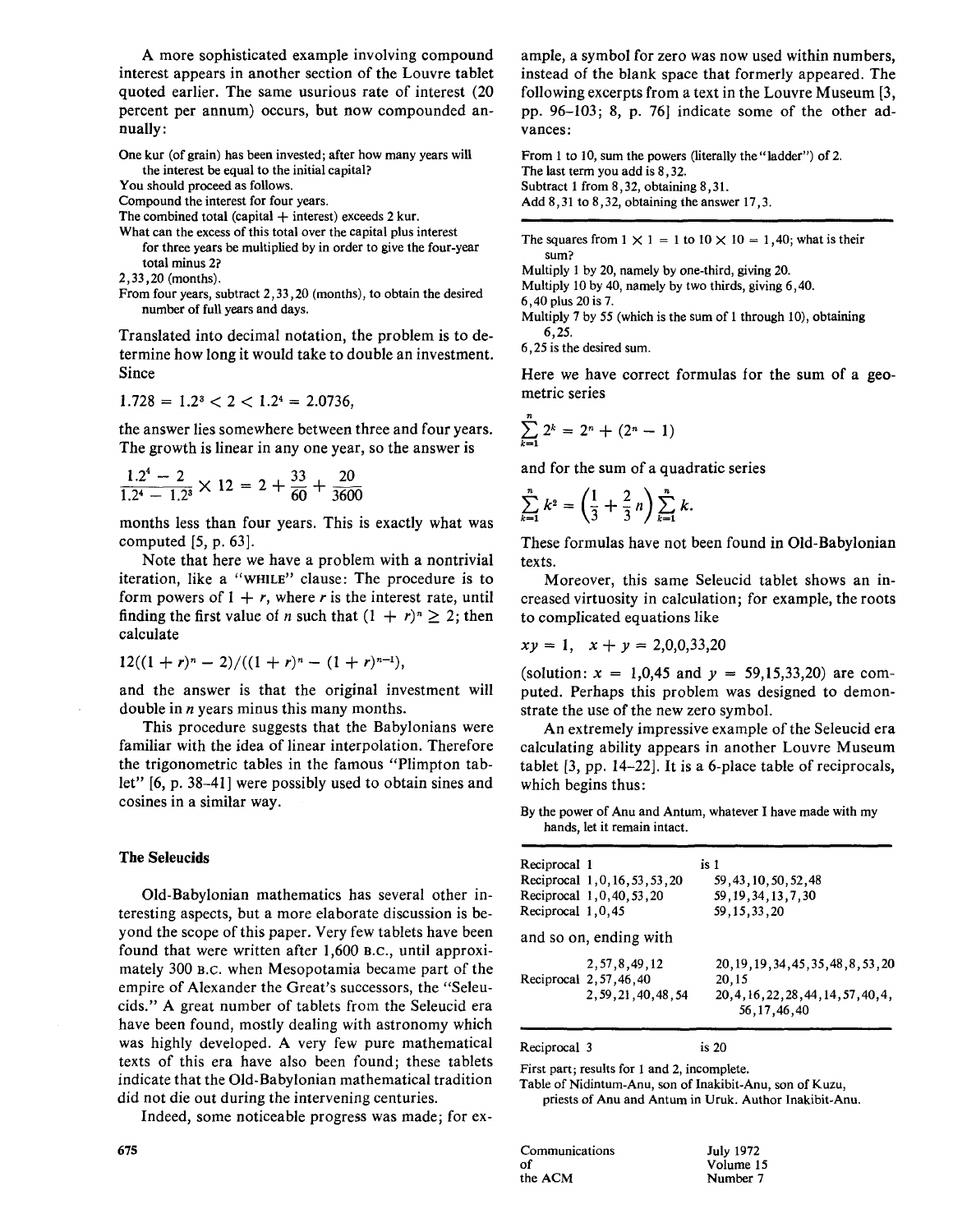Apparently Inakibit-Anu (whom we shall call Inakibit for short) was the author of this remarkable table; and his son made a copy. Another tablet or tablets, now lost, continued the table to numbers beginning with  $3, 4, \ldots$ 

There are exactly 231 sexagesimal numbers of six digits (i.e. six sexagesimal places) or less which have a finite reciprocal and which begin with 1 or 2. *This table contains every one of them,* without exception. And 20 further entries, giving reciprocals of numbers that have more than six digits, are also included. It is not clear how these 20 extra numbers were selected. (See the Appendix to this paper for further discussion.)

How did Inakibit prepare this table? The simplest procedure would be to start with the pair of numbers  $(1, 1)$  and then to go repeatedly from  $(x, y)$  to  $(2x, 30y)$ ,  $(3x, 20y)$ , and  $(5x, 12y)$  until no more numbers x of six or less digits are possible. (In fact this procedure can be simplified further if we note that only those values  $x$  of the form  $2^{i}3^{j}5^{k}$  need to be considered where either  $i \leq 1$ or  $j = 0$  or  $k = 0$ ; other numbers are multiples of 60.) There is some evidence that this is exactly what he did; for example, several tables are known that start with some pair of reciprocals and then repeatedly apply one of these three operations [6, p. 13-16]. An even more convincing argument for this hypothesis is that Inakibit's values for  $3^{-22}$  and  $3^{-23}$  are both wrong; and most of the errors in  $3<sup>-23</sup>$  are accounted for if we assume that he calculated  $3<sup>-23</sup>$  from the incorrect value of  $3<sup>-22</sup>$ .

The complete table requires that 721 pairs  $(x, y)$ must be generated, and of course it is very laborious to work with such high-precision numbers. Moreover, even after all these pairs  $(x, y)$  have been computed, the work is far from done; it is still necessary to *sort* them into order ! Inakibit's table is the earliest known example of a large file that has been sorted; and this is one of the reasons his work is so impressive, as anyone who has tried to sort over 700 cards by hand will attest. To get some idea of the immensity of this task, consider that it takes many hours to sort 700 large numbers by hand nowadays; imagine how difficult it must have been to do this job in ancient times! Yet Inakibit must have done it, since there is no simple way to generate such a table in order. (As we might expect, he made a few mistakes; there are three pairs of lines which should be interchanged to bring the table into perfect order.)

Thus, Inakibit seems to have the distinction of being the first man in history to solve a computational problem that takes longer than one second of time on a modern electronic computer !

## **Suggestions for Further Reading**

If you have been captivated by Babylonian mathematics, there are several good books on the subject which give further interesting details. The short introductory text *Episodes from the Early History of Mathe-*

*matics* by A.A. Aaboe [1] can be recommended, as can B.L. van der Waerden's well-known treatise *Science Awakening* [9]. Much of the deciphering of Babylonian mathematical texts was originally due to Otto Neugebauer, who has written an authoritative popular account *The Exact Sciences in Antiquity* [7]; see especially his fascinating discussion, pp. 59-63; 103-105, of the problems that plague historical researchers in this field.

For more detailed study, it is fun to read the original source material. Neugebauer published the texts of all known mathematical tablets, together with German translations, in a comprehensive series of three volumes, during the period 1935-1937 [3, 4, 5]. A French edition of the texts [8] was published in 1938 by F. Thureau-Dangin, an eminent Assyriologist. Then in 1945, Neugebauer and A. Sachs published a supplementary volume [6], which includes all mathematical tablets discovered in the meantime (mostly in American museums). The Neugebauer-Sachs volume is written in English, but unfortunately these tablets are not quite as interesting as the ones in Neugebauer's original German series. A list of developments since 1945 appears in [7, p. 49].

Most of the Babylonian mathematical tablets have never been translated into English. The translations above have been made by comparing the German of [3, 4, 5] with the French [8]; but these two versions actually differ in many details, so the Akkadian and Sumerian vocabularies published in [4, 8, 6] have been consulted in an attempt to give an accurate rendition.

Since only a tiny fraction of the total number of clay tablets has survived the centuries, it is obvious that we cannot pretend to understand the full extent of Babylonian mathematics. Neugebauer points out that the job of discovering what they knew is something like trying to reconstruct all of modern mathematics from a few pages that have been randomly torn out of the books in a modern library. We can only place "lower bounds" on the scope of Babylonian achievements, and speculate about what they did not know.

What about other ancient developments? The Egyptians were not bad at mathematics, and archeologists have dug up some old papyri that are almost as old as the Babylonian tablets we have discussed. The Egyptian method of multiplication, based essentially in the binary number system (although their calculations were decimal, using something like Roman numerals), is especially interesting; but in other respects, their use of awkward "unit fractions" left them far behind the Babylonians. Then came the Greeks, with an emphasis on geometry but also on such things as Euclid's algorithm; the latter is the oldest nontrivial algorithm which still is important to computer programmers. (See [7, 9] for the history of Egyptian mathematics, and [1, 7, 9] for Greek mathematics. A free translation of Euclid's algorithm in his own words, together with his incomplete proof of its correctness, appears in [2, p. 294-296].) And then there are the Indians, and the Chinese; it is clear that much more can be told.

**676** Communications July 1972 of Volume 15<br>the ACM Number 7

**Number 7**